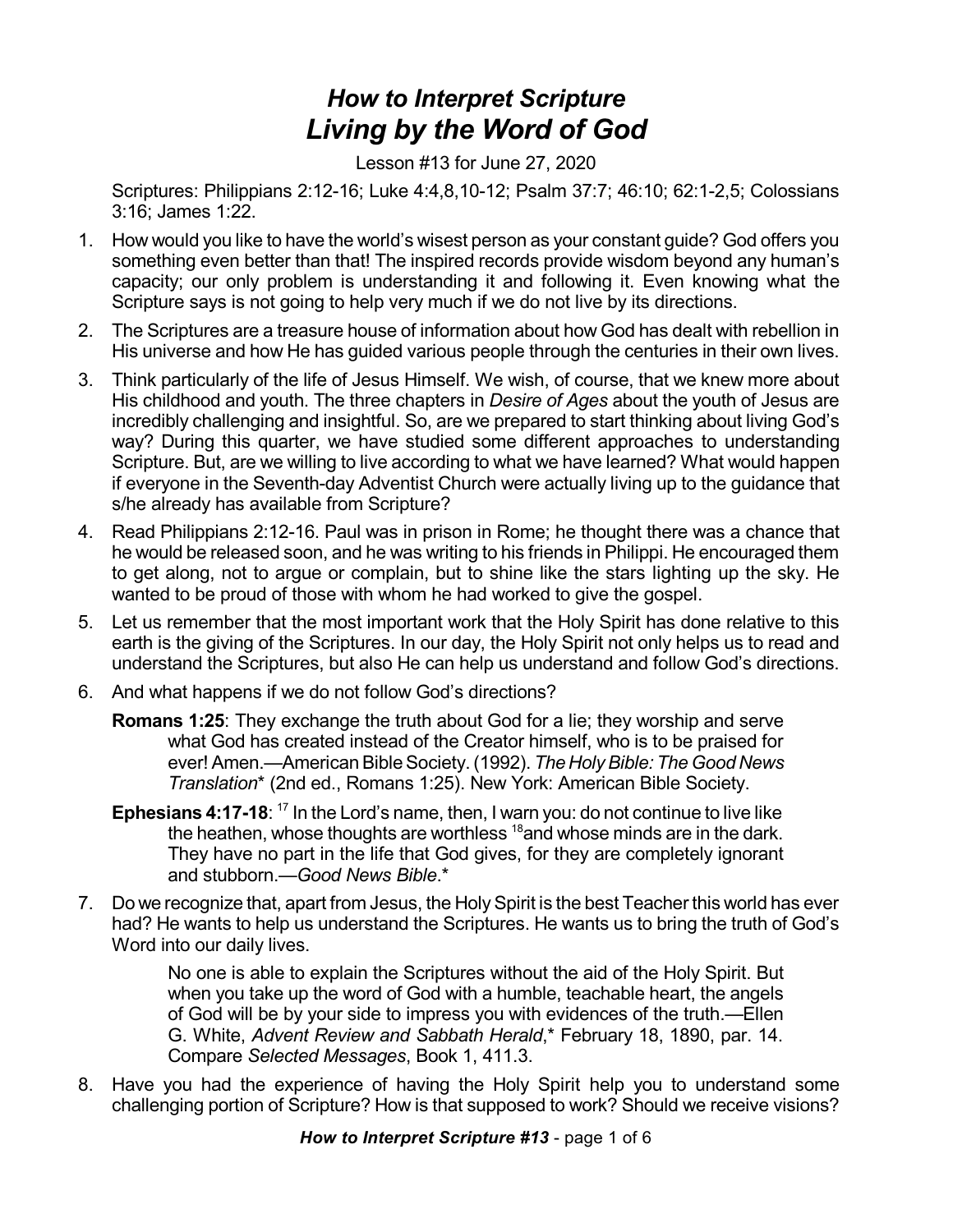- 9. Read 1 Corinthians 2:13-14 and Isaiah 50:4-5. How is it that God's faithful people can understand things that do not make any sense to those who do not have the Holy Spirit's guidance?
- 10. We need to remember that the real reason for having church organizations is to facilitate the spreading of the gospel to those who have not yet received the message. But, how can we clearly explain the truths of the Bible if we do not understand them ourselves?
- 11. How much Scripture have you memorized? How much of it can you still quote? Many of us had memory verses that we learned in times past; but, they have slipped from our memories. When dealing with Satan's temptations, wouldn't it be good to have a number of Scriptures stored in our memory for ready access? That is what Jesus did! See Luke 4:4,8,10-12. The records suggest that there were some in Jesus's day who memorized the entire Old Testament in the original language! God is not asking you to do that much today!
- 12. But, we can see from the story of Jesus that He had memorized significant portions of the Old Testament and had appropriate Bible texts available in memory whenever needed. Quoting the Bible is probably the best possible response we can give to Satan when he attacks us. Repeatedly, Jesus answered His critics by referring them to Scripture. For example, see Luke 24:45-46; Matthew 11:10; and John 6:45.
- 13. Did Jesus know from His association with God the Father that the words He was quoting from the Old Testament were words that He Himself had inspired? Did He ever try to tell His disciples that? (*DA* 70.1 says, "God was His instructor.")
- 14. What has been your own personal experience in quoting Scripture in response to temptation? How can we do that on a practical basis? **Sin cannot be stamped out; it must be crowded out with thoughts and ideas from God!** Only by filling our minds with God's ideas as recorded in the Bible can we be prepared to meet Satan and his angels when they attack us.
- 15. In John 5 and again in John 8, Jesus responded to the attacks of the Pharisees and Sadducees. And He was blunt! He said that they were not following the guidelines set down in the Pentateuch by Moses because if they were, they would have accepted Him. As recorded in John 8, He went on to say three times that He, in fact, was/is God! (John 8:24,28,58) Finally, He said it so clearly that they could not miss it. And what was their response? They tried to stone Him.
- 16. There are some Christians who claim that they are following Jesus in contradistinction to the OldTestament.Theyliketo quote Matthew5:21-22,27-28,33-34,38-39where Jesus appeared to contrast what was written in the Old Testament with what He was teaching in His day. Jesus was not trying to throw out the Old Testament; He was interpreting it and teaching it in a more expanded way. If we followed His directions in the Sermon on the Mount, we would not have to worry about breaking any of the laws recorded in the Old Testament.
- 17. There are some in our day who want to separate the gospel from the teachings of the Bible. That might seem strange to those of us who consider the Bible to be a guide for our lives. One of the most famous examples of someone who saw a separation between his teachings and the doctrines of the Bible was Martin Luther. Look at these comments.

"All the genuine sacred books agree in this, that all of them preach and inculcate [*treiben*] Christ. And that is the true test by which to judge all books, when we see whether or not they inculcate Christ."—*Martin Luther, Luther's Works, Vol. 35: Word and Sacrament I, Preface to the New Testament*, eds. E. Theodore Bachmann and Helmut T. Lehmann, vol. 35 (Philadelphia: Fortress Press, 1976), p. 396.—[as quoted in the *Adult Teachers Sabbath School Bible Study Guide*\* 173]. [German word in brackets is in the source.] ‡§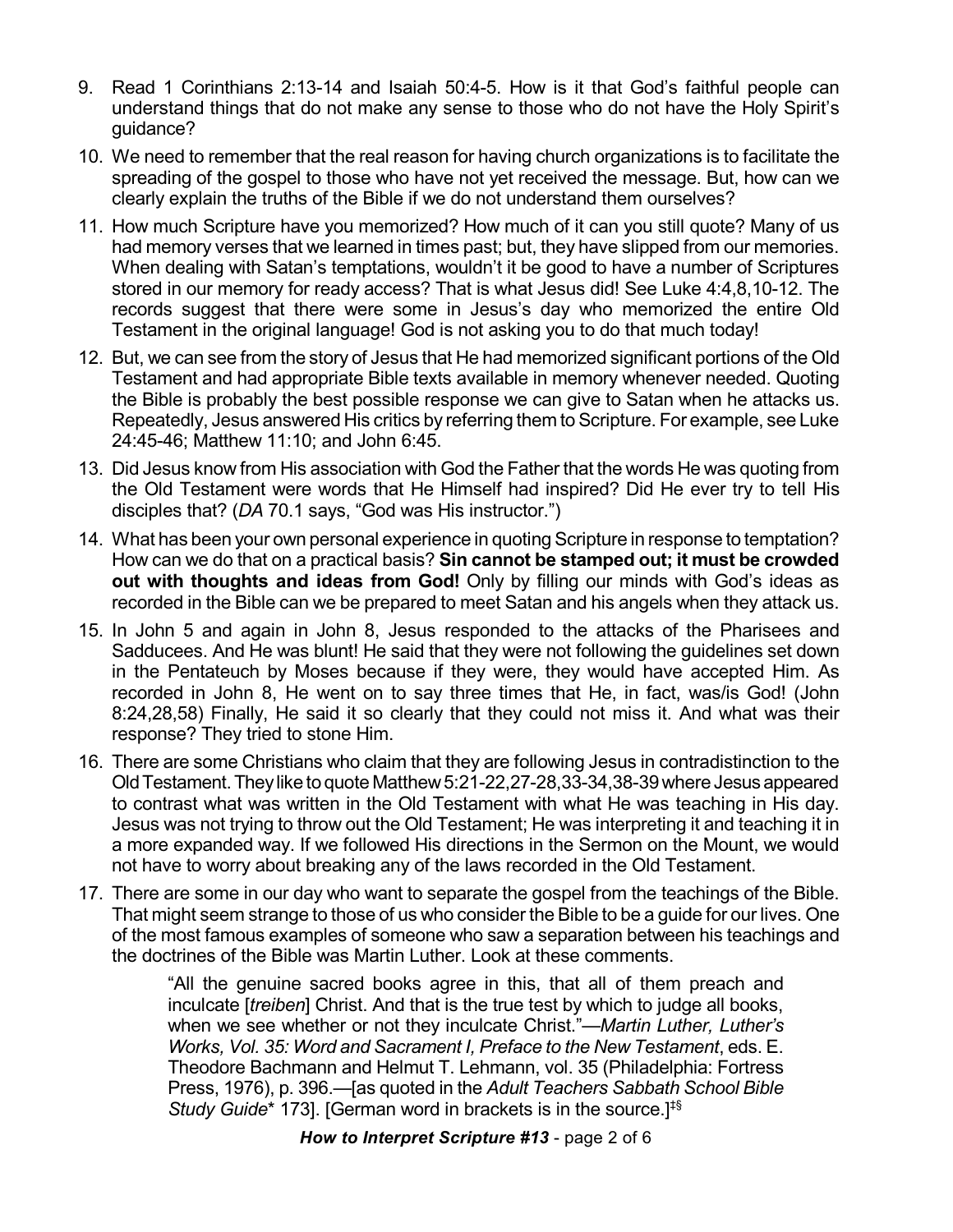**"Briefly, Christ is the Lord, not the servant, the Lord of the Sabbath, of law, and of all things. The Scriptures must be understood in favor of Christ, not against him. For that reason they must either refer to him or must not be held to be true Scriptures. . . . Therefore, if the adversaries press theScripturesagainst Christ,weurgeChrist againsttheScriptures. We have the Lord, they the servants; we have the Head, they the feet or members, over which the Head necessarily dominates and takes precedence. If one of them had to be parted with, Christ or the law, the law would have to be let go, not Christ. For if we have Christ, we can easily establish laws and we shall judge all things rightly. Indeed, we would make new decalogues, as Paul does in all the epistles, and Peter, but above all Christ in the gospel. And these decalogues are clearer than the decalogue of Moses, just as the countenance of Christ is brighterthan the countenance of Moses (2 Cor. 3:7-11).**"—*Martin Luther, Luther's Works, Vol. 34: Career of the Reformer IV*, eds. Hilton C. Oswald and Helmut T. Lehmann, vol. 34 (Philadelphia: Fortress Press, 1999), pp. 112, 113.—[as quoted in *Adult Teachers Sabbath School Bible Study Guide*\* 173]. †‡§

- 18. We believe that Scripture must be interpreted in light of the life and teachings of Jesus. They cannot be set against each other. Luther used his ideas of *sola Scriptura* and the *Christomonistic principal* to downplay the usefulness of five books in the New Testament: Hebrews, James, 2 Peter, Jude, and Revelation. Imagine what the Seventh-day Adventist Church would be without Hebrews and especially without Revelation.
- 19. Jesus made the instructions He gave so clear; it was almost impossible to misunderstand Him. Trying to set aside certain portions of the Old Testament as perhaps uninspired because of something Jesus said as recorded in the NewTestament is one of the subtlest and perhaps most dangerous criticisms of Scripture. Remember that the Bible that Jesus and the disciples had was only what we call the Old Testament. Jesus specifically said that He was not trying to contradict the Old Testament.
	- **Matthew 5:17-19**: <sup>17</sup> "Do not think that I have come to do away with the Law of Moses and the teachings of the prophets. I have not come to do away with them, but to make their teachings come true. <sup>18</sup>Remember that as long as heaven and earth last, not the least point nor the smallest detail of the Law will be done away with—not until the end of all things. <sup>19</sup>So then, whoever disobeys even the least important of the commandments and teaches others to do the same, will be least in the Kingdom of heaven. On the other hand, whoever obeys the Law and teaches others to do the same, will be great in the Kingdom of heaven."—*Good News Bible*.\*
- 20. Can you name any teaching found in the New Testament that really directly contradicts what is said in the Old Testament? In fact, there are some things which are spelled out in the Old Testament that are not spelled out in the New Testament but which are foundational to our understanding of the whole of Scripture. Think of the creation story and also the story of the fall and, later, the account of the flood. The Old Testament clearly teaches that the Messiah/Christ would come. And in the New Testament, we read about that first coming. But, the New Testament goes on to further expand God's plan for this earth by explaining that He will come a second time and, yet again, a third time to make this world His future headquarters.
- 21. So, why is it that so few of us find time to really read and study the Scriptures? Our lives tend to be hectic, and there is always something to distract us. Solomon reminded us in the book of Ecclesiastes that none of this world's attractions have any permanence.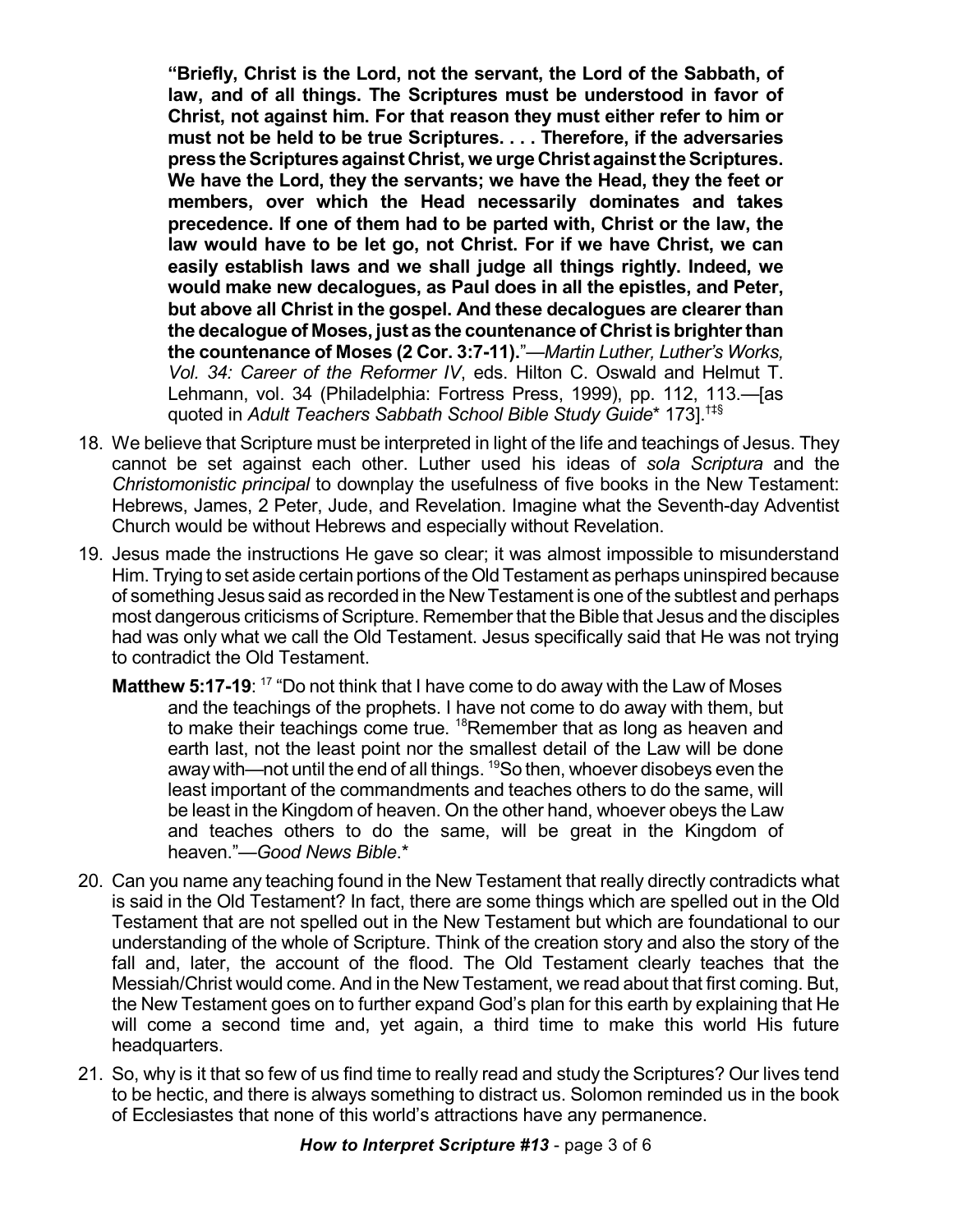- 22. How can we deliberately and intentionally set aside some time every day to respectfully and quietly study God's Word and pray? Remember that the One we are talking to when we pray, actually holds our lives in His hands. (Acts 17:25,28)
- 23. Read Psalm 37:7; 46:10; 62:1-2,5. These verses suggest that God wants to have an appointment with us on a daily basis. And He needs to have our undivided attention during that time.
- 24. If we truly love someone, wouldn't we love to spend time with him/her? Do you have a special place where you can go and talk to God in private? Beginning your day with God will prove to be a huge benefit.
- 25. Have we outgrown our need to memorize Scripture? Having access to the Scriptures in a word-by-word memorized form can prove to be a huge benefit.
- 26. One way to memorize Scripture is to learn "Scripture songs."
	- **Ephesians 5:18-20**: <sup>18</sup> Do not get drunk with wine, which will only ruin you; instead, be filled with the Spirit. <sup>19</sup>Speak to one another with the words of psalms, hymns, and sacred songs; sing hymns and psalms to the Lord with praise in your hearts. <sup>20</sup>In the name of our Lord Jesus Christ, always give thanks for everything to God the Father.—*Good News Bible*.\*
	- **Colossians 3:16**: Christ's message in all its richness must live in your hearts. Teach and instruct each other with all wisdom. Sing psalms, hymns, and sacred songs; sing to God with thanksgiving in your hearts.—*Good News Bible*.\*
- 27. Singing God's Word is a blessing. Combining the words of Scripture with brief but beautiful melodies is a tremendous aid to memorizing. We remember what we sing.

Music was made to serve a holy purpose, to lift the thoughts to that which is pure, noble, and elevating, and to awaken in the soul devotion and gratitude to God. What a contrast between the ancient custom and the uses to which music is now too often devoted! How many employ this gift to exalt self, instead of using it to Glorify God! A love for music leads the unwary to unite with world lovers in pleasure gatherings where God has forbidden His children to go. Thus that which is a great blessing when rightly used, becomes one of the most successful agencies by which Satan allures the mind from duty and from the contemplation of eternal things.

**Music forms a part of God's worship in the courts above, and we should endeavor, in our songs of praise, to approach as nearly as possible to the harmony of the heavenly choirs.** The proper training of the voice is an important feature in education and should not be neglected. **Singing, as a part of religious service, is as much an act of worship as is prayer.** The heart must feel the spirit of the song to give it right expression.—Ellen G. White, *Patriarchs and Prophets*\* 594.2-3. †

28. What else can the Holy Spirit do for us?

The natural eye can never behold the comeliness and beauty of Christ. The inward illumination of the Holy Spirit, revealing to the soul its true hopeless, helpless condition without the mercy and pardon of the Sin-bearer–the all-sufficiency of Christ–can alone enable man to discern His infinite mercy, His immeasurable love, benevolence, and glory.—Ellen G. White, *The Upward Look*\* 155.2; *OFC*\* 266.2.

Portions of Scripture, even whole chapters, may be committed to memory, to

*How to Interpret Scripture #13* - page 4 of 6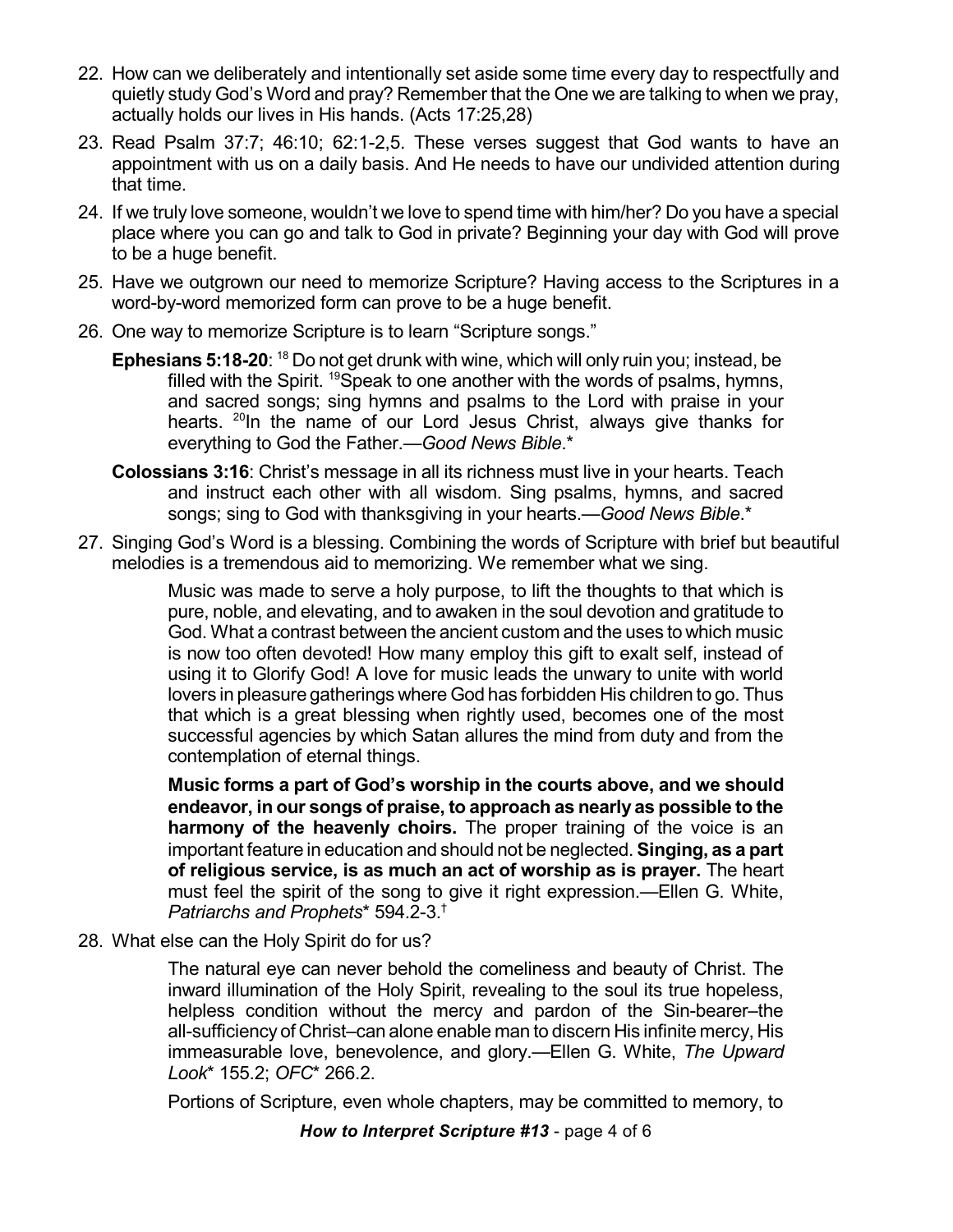be repeated when Satan comes in with his temptations.... When Satan would lead the mind to dwell upon earthly and sensual things, he is most effectually resisted with, "It is written."—Ellen G. White, *Advent Review and Sabbath Herald*,\* April 8, 1884, par. 4; *OHC*\* 88.5; *2MCP*\* 659.1. Compare *1MCP* 95.3- 4.

- 29. The truth about God as displayed in Scripture needs to be lived, not just believed. And the One who can make that possible is the Holy Spirit who brings the words of Scripture to new life. It is through the Holy Spirit that we even want to be true followers of God. Of course, the One who illustrated that best of all was Jesus Christ Himself.
- 30. Jesus never set aside Scripture as unimportant in any way. He consistently quoted Scripture as authoritative. It is clear from Scripture that during His ministry, every night and/or early morning, He spent time with His Father in prayer and communion, planning for the next day.
	- **Mark 1:35**: **Very early the next morning, long before daylight, Jesus got up and left the house. He went out of the town to a lonely place, where he prayed.**—*Good News Bible*.\* †
	- **Luke 6:12-16**: <sup>12</sup> **At that time Jesus went up a hill to pray and spent the whole night there praying to God.** <sup>13</sup>When day came, he called his disciples to him and chose twelve of them, whom he named apostles: <sup>14</sup>Simon (whom he named Peter) and his brother Andrew; James and John, Philip and Bartholomew, <sup>15</sup>Matthew and Thomas, James son of Alphaeus, and Simon (who was called the Patriot), <sup>16</sup>Judas son of James, and Judas Iscariot, who became the traitor.—*Good News Bible*.\* †
- 31. Ellen White said that even when there was trouble at His work in the carpenter shop, He would cheer things up by singing a Scripture song. (*DA* 73.3)
- 32. But, we are told that only the spiritually enlightened can understand God's plan for their lives.
	- **1 Corinthians 2:14**: Whoever does not have the Spirit cannot receive the gifts that come from God's Spirit. Such people really do not understand them; they are nonsense to them, because their value can be judged only on a spiritual basis.—*Good News Bible*.\*
	- **2 Peter 1:19-21**: <sup>19</sup> So we are even more confident of the message proclaimed by the prophets. You will do well to pay attention to it, because it is like a lamp shining in a dark place until the Day dawns and the light of the morning star shines in your hearts. **<sup>20</sup>Above all else, however, remember that no one can explain by himself or herself a prophecy in the Scriptures. <sup>21</sup>For no prophetic message ever came just from human will, but people were under the control of the Holy Spirit as they spoke the message that came from God.**—*Good News Bible*.\* †

We need to counsel together to avoid problems.

**2 Timothy 3:16-17**: <sup>16</sup>All Scripture is inspired by God and is useful [Footnote: Every **scripture inspired by God is also useful**] for teaching the truth, rebuking error, correcting faults, and giving instruction for right living, <sup>17</sup>so that the person who serves God may be fully qualified and equipped to do every kind of good deed.—*Good News Bible*.\* †

These were final instructions for Timothy.

- 33. Without the help of the Holy Spirit, we will neither desire nor appreciate the Scriptures.
	- **1 Corinthians 2:12-15**: <sup>12</sup>We have not received this world's spirit; instead, we have